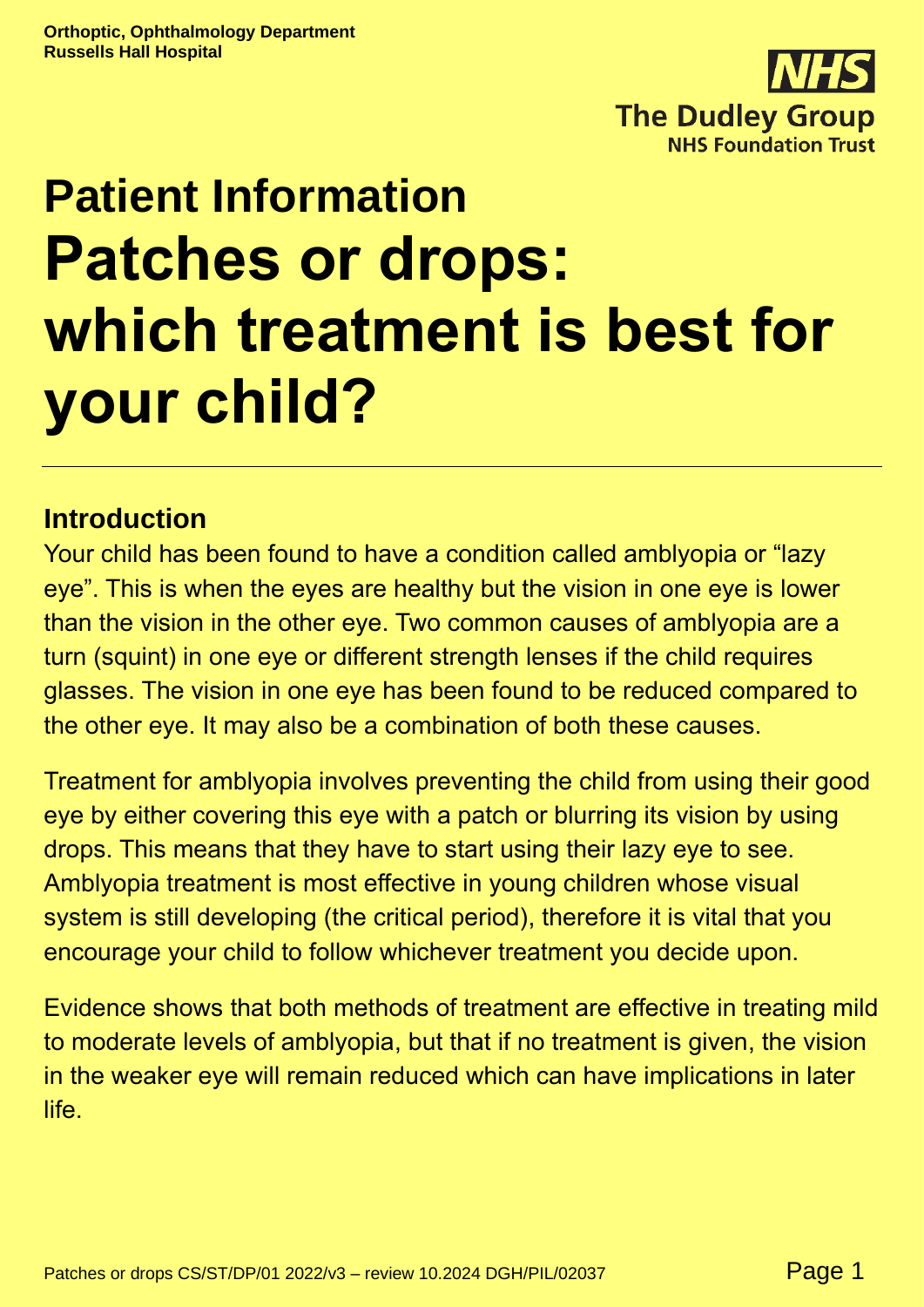#### **Orthoptic, Ophthalmology Department Russells Hall Hospital**

#### **Patching**

There are two types of patch:

- A colourful adhesive patch put directly onto your child's face with glasses over the top if worn.
- A fabric patch designed to fit on your child's glasses.

This patch has to be worn for at least two hours daily and possibly up to six hours a day depending on how reduced your child's vision is. The amount the patch is worn is regulated entirely by you, and when it is removed treatment stops directly. Some children will not tolerate a patch and may try and peek around or will remove it themselves which will limit any success.

The patch is visible to others and may cause some children embarrassment, whilst others enjoy being a pirate! The skin may become sensitive to the patch, but there are anti-allergy options available.

This treatment usually has fairly quick results and treatment only continues until there has been no change in the vision for two visits.

### **Atropine 1% eye drops**

On the first day of treatment, a drop of Atropine is put into the child's good eye morning and night, and then a single drop is instilled Wednesday and Saturday mornings by the parent throughout the treatment period. The Atropine will dilate or enlarge the pupil to prevent the eye focusing on near objects. This will blur the vision in that eye for 24 hours a day. The effect of the drop is long-lasting, continuing to work for up to two weeks once the Atropine treatment is stopped.

Some children have an allergic reaction to the drops, which should then be stopped. If this occurs, patching can be reconsidered. This treatment can take longer to work compared to wearing a patch, so you may need to attend more often and for a longer period of time. Unlike the patch, there are no obvious signs of treatment to others and the child cannot interrupt treatment once the drop is in.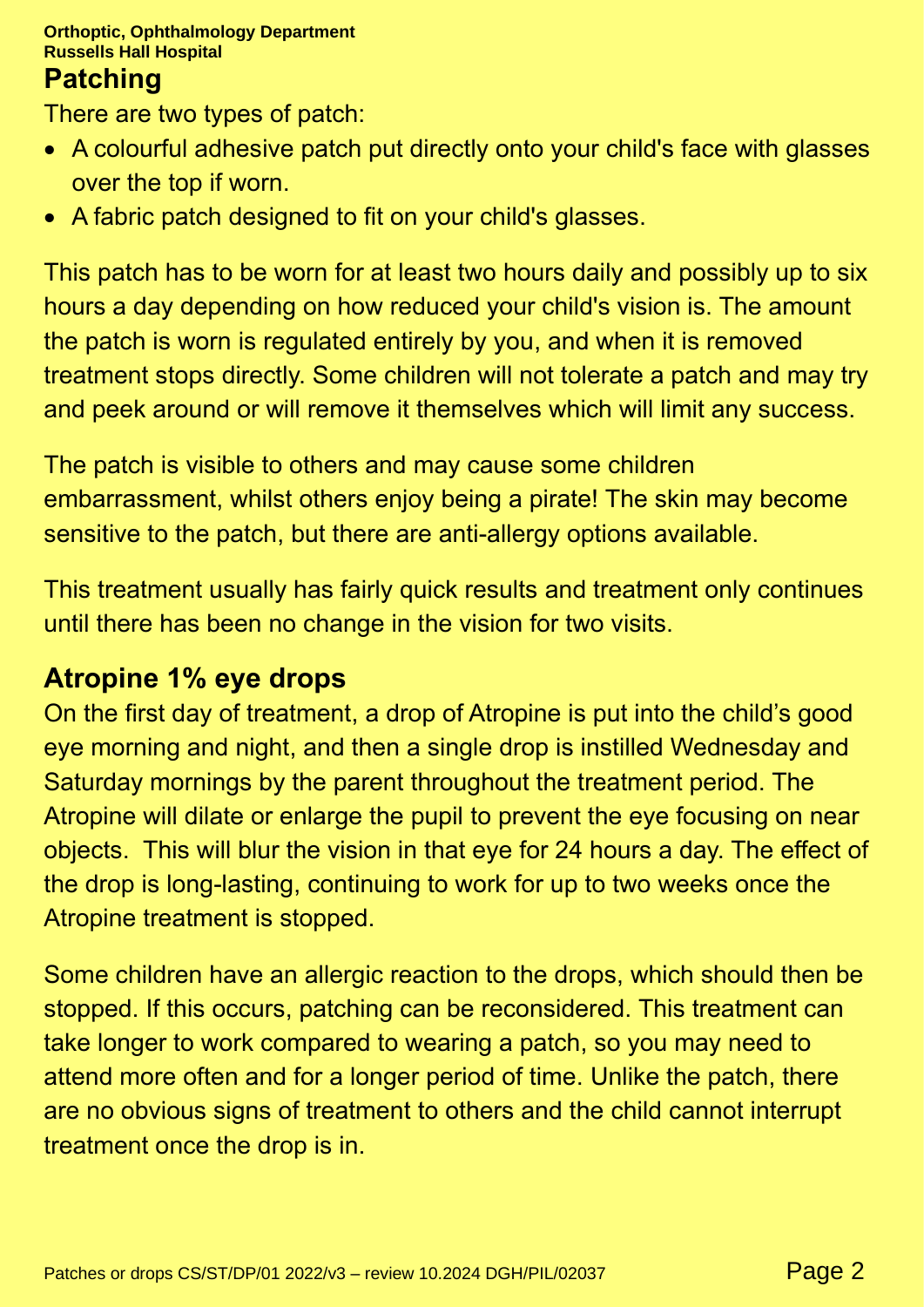#### **Orthoptic, Ophthalmology Department Russells Hall Hospital**

#### **Glasses**

If your child is prescribed glasses, it can take up to 18 weeks for vision to improve. When glasses are prescribed for the first time, your child's vision will be monitored during this time to allow full adaptation to the lenses to occur before considering if any patches / drops are recommended.

### **Patches or drops?**

Please consider the information and options as described in this leaflet, and at your next attendance your orthoptist will be happy to discuss them further and guide you on making the best choice for your child. Once you have decided, you will be given further and more detailed information on your choice of treatment.

If you wish to change your choice of treatment at any time, please discuss this with your orthoptist at your next appointment, or if you have any questions please contact the Orthoptic Department to discuss your concerns.

**Note:** the information in this booklet is provided for information only. The information found is **not** a substitute for professional medical advice or care by a qualified doctor or other health care professional. **Always** check with your orthoptist if you have any concerns about your condition or treatment. This is only indicative and general information for the procedure. Individual experiences may vary and all the points may not apply to all patients at all times. Please discuss your individual circumstances with your orthoptist.

The **Orthoptic Department** at Russells Hall Hospital: **01384 456111 ext. 3636** (8.30am to 4.30pm, Monday to Friday)

# **Eye emergency, out of hours**

In case of an eye emergency after the closing hours of the Eye Clinic (including weekends and bank holidays), please contact the eye doctor on call by ringing the switchboard at:

### **Birmingham and Midland Eye Centre on 0121 507 4440**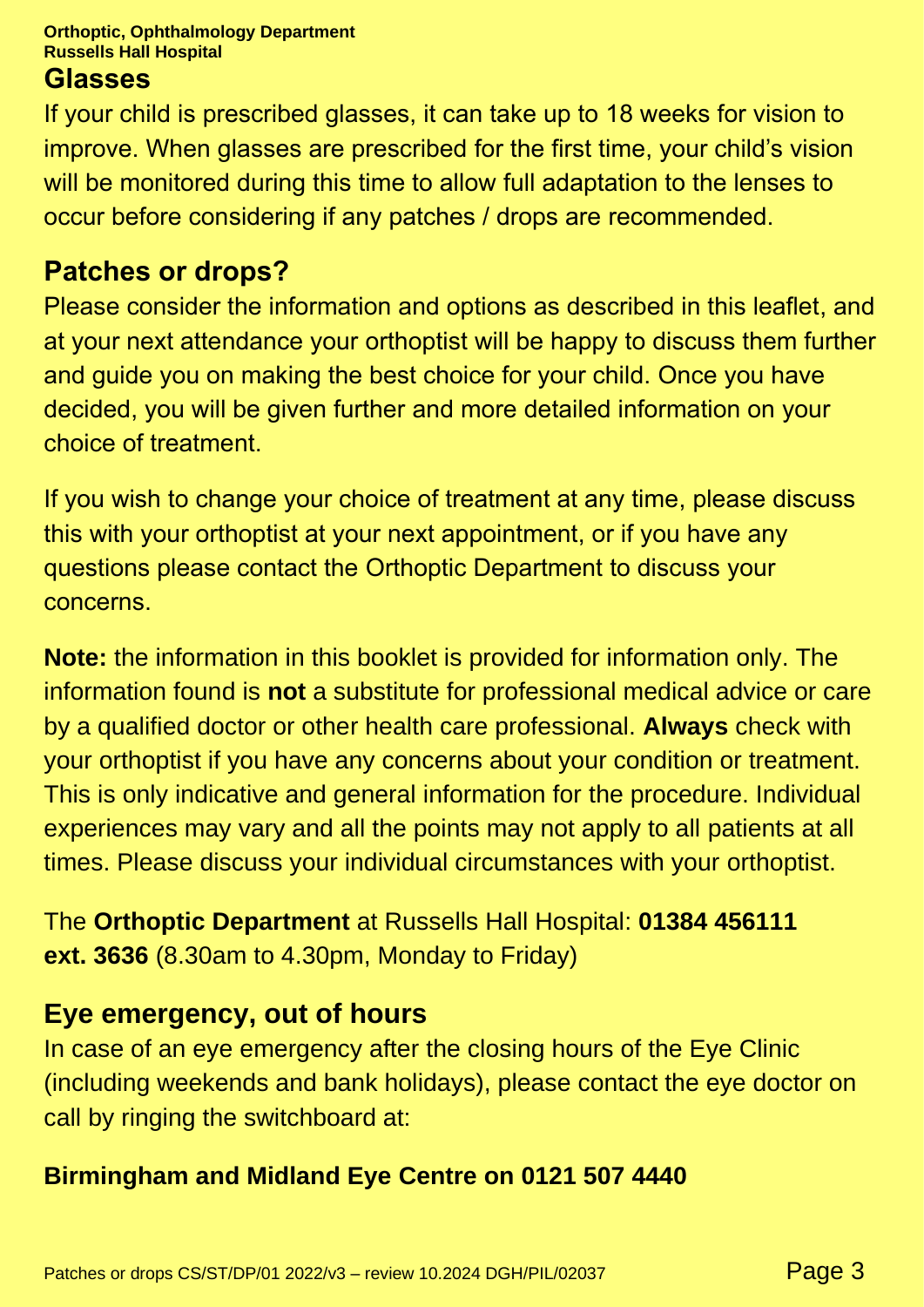#### **Orthoptic, Ophthalmology Department Russells Hall Hospital**

The doctor on call is usually based at the Eye Centre, City Hospital, Dudley Road, Birmingham. They may need to call you back, and if necessary, they will arrange for you to visit them.

We are always happy to answer any questions regarding your child's treatment. If after reading this leaflet you still have concerns or questions, please call the department on **01384 456111 ext. 3636.**

**Author Claire Smith Clinical lead orthoptist**

#### **For further information visit:**

[www.orthoptics.org.uk/patients-and-public/](https://www.orthoptics.org.uk/patients-and-public/)

#### **This leaflet can be downloaded or printed from:**

<http://dgft.nhs.uk/services-and-wards/ophthalmology/>